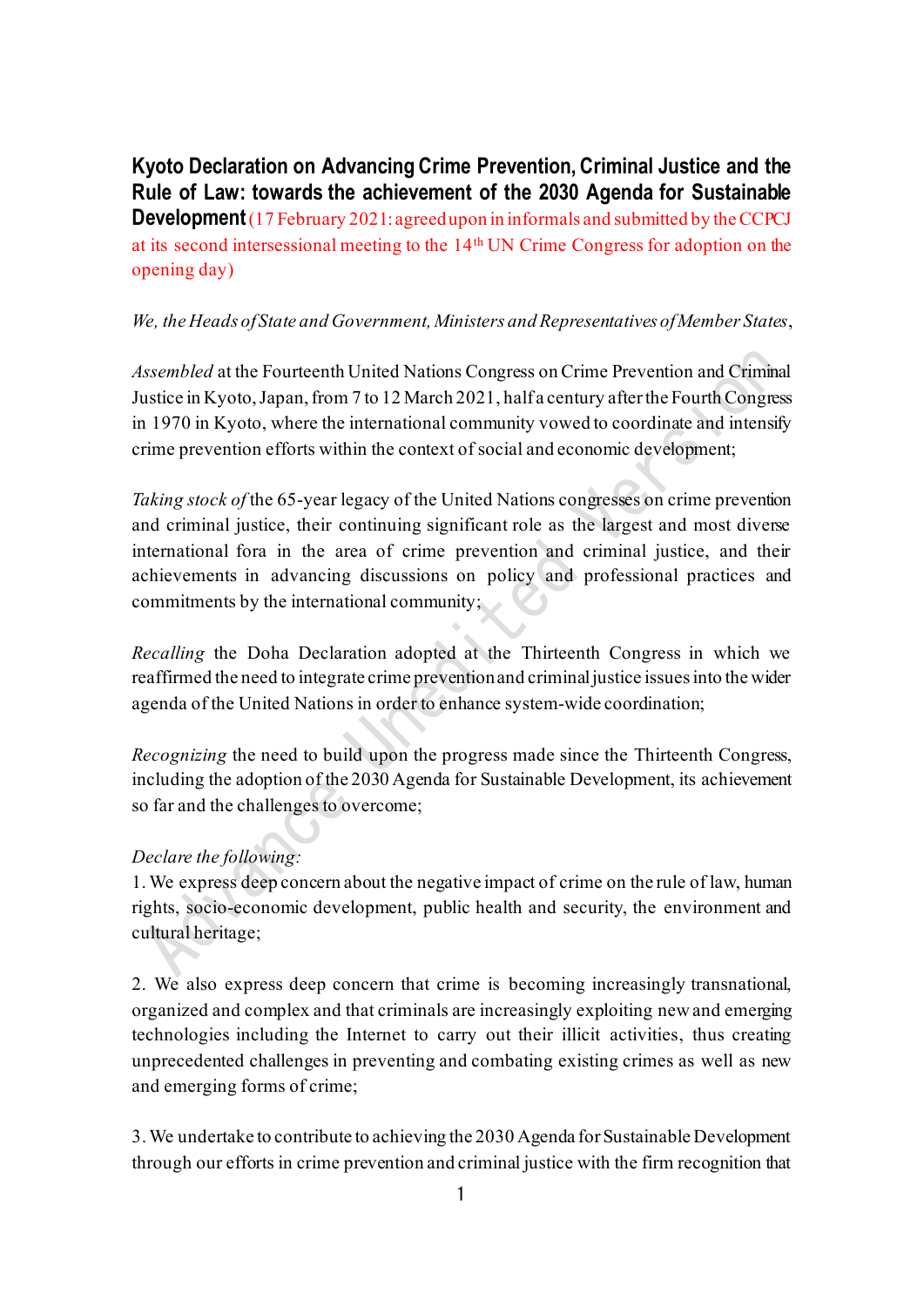sustainable development and the rule of law are interlinked and mutually reinforcing, that crime is an impediment to sustainable development and that achieving sustainable development is an enabling factor for states to effectively prevent and combat crime;

4. We undertake to promote the rule of law through multidimensional approaches;

5. We undertake to intensify global concerted efforts to prevent and combat crime by facilitating and strengthening international cooperation in criminal matters;

5bis. We draw attention, in view of rapidly changing realities, to the need for timely adaptation and, if the need arises, strengthening of the international legal framework of international cooperation on criminal matters;

6. We undertake to enhance the capacity of law enforcement and other criminal justice institutions, as central components of the rule of law, and practitioners to effectively prevent and combat crime and provide technical assistance in this regard;

7. We undertake that our law enforcement, criminal justice and other relevant institutions will effectively and appropriately employ new and advanced technologies as tools against crime with adequate and effective safeguards to prevent the misuse and abuse of these technologies in this regard;

7bis. We emphasise our primary role and responsibility as States and Governments for defining crime prevention strategies and policies;

8. We undertake to enhance multi-disciplinary efforts to prevent and combat crime through cooperation and coordination between law enforcement and other criminal justice institutions, and other governmental sectors, as well as support their work, by engaging in and fostering multi-stakeholder partnerships with the private sector, civil society, academia and the scientific community, and with other relevant stakeholders as appropriate;

9. We reaffirm our commitment to strengthen the central role of the Commission on Crime Prevention and Criminal Justice as the main policymaking body of the United Nations in the field of crime prevention and criminal justice;

10. We reaffirm the role of the United Nations Office on Drugs and Crime as the leading entity of the United Nations supporting Member States in the field of crime prevention and criminal justice by the provision of technical assistance, capacity building as well as through its normative work, research and expertise, in cooperation with relevant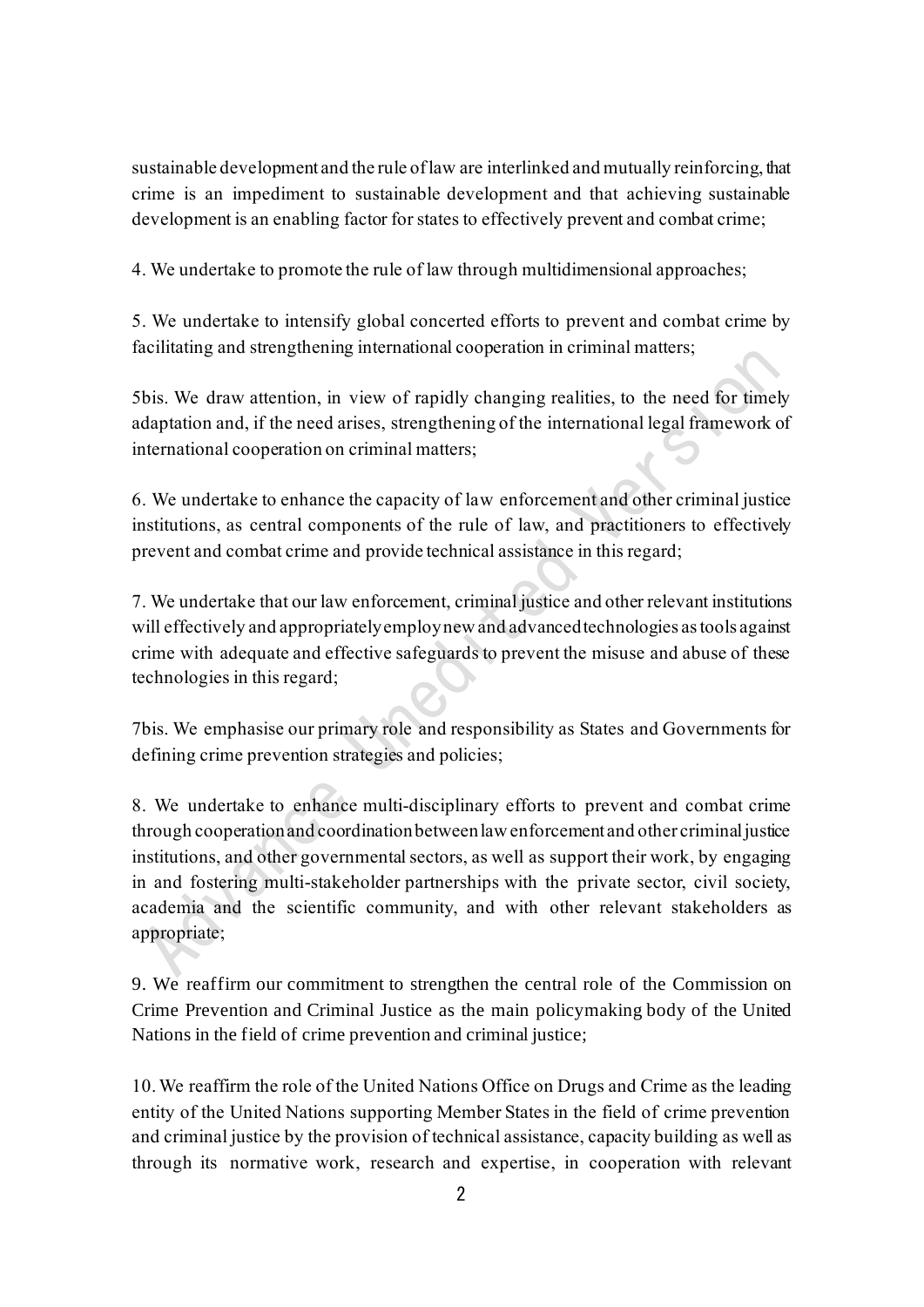stakeholders, towards which we endeavour to provide sufficient, stable and predictable funding, as well as of the Vienna-based intergovernmental fora, including policymaking bodies and their subsidiary bodies, within the United Nations System on crime prevention and criminal justice as a most valuable and global source of knowledge, inputs, guidance and best practices in the field of crime prevention and criminal justice within their respective mandates;

11. We express grave concern about the situation derived from the coronavirus disease 2019 (COVID-19) and its social and economic implications which has created new opportunities for and transformed the modi operandi of criminals and organized criminal groups in different forms and to different extents, as well as posed challenges to criminal justice in multiple aspects;

11bis. We equally express grave concern on the vulnerability of prisons, especially in terms of health, safety and security, to the real risk of a rapid spread of the virus in closed settings, which can be further aggravated by long-standing challenges such as prison overcrowding and poor prison conditions;

12. We commit ourselves to take decisive actions and action-oriented measures to address challenges and remove international impediments posed and aggravated by COVID-19 to crime prevention and criminal justice, including by a multilateral approach and strengthen resilience of law enforcement and other criminal justice institutions through multilateral cooperation and multi-stakeholder partnership with special attention to the urgent capacity-building and technical-assistance needs of developing countries in this regard, bearing in mind the long-term social and economic implications of the pandemic, including those on sustainable development and international cooperation, and recognizing that the poorest and most vulnerable are the hardest hit by the impact of the pandemic;

13. We recognise, in light of the ongoing experience of the COVID-19 pandemic, and in preparation for any future similar challenges, the need to review and make criminal justice systems more effective, accountable, transparent, inclusive and responsive through promoting digitalization;

13bis. We recommit to a multilateral approach in preventing and combatting crimes and promoting the rule of law at the local, national, regional and international levels, and we reaffirm the central role of the United Nations, including the role of the United Nations Office on Drugs and Crime as the leading entity of the United Nations in supporting Member States in this regard;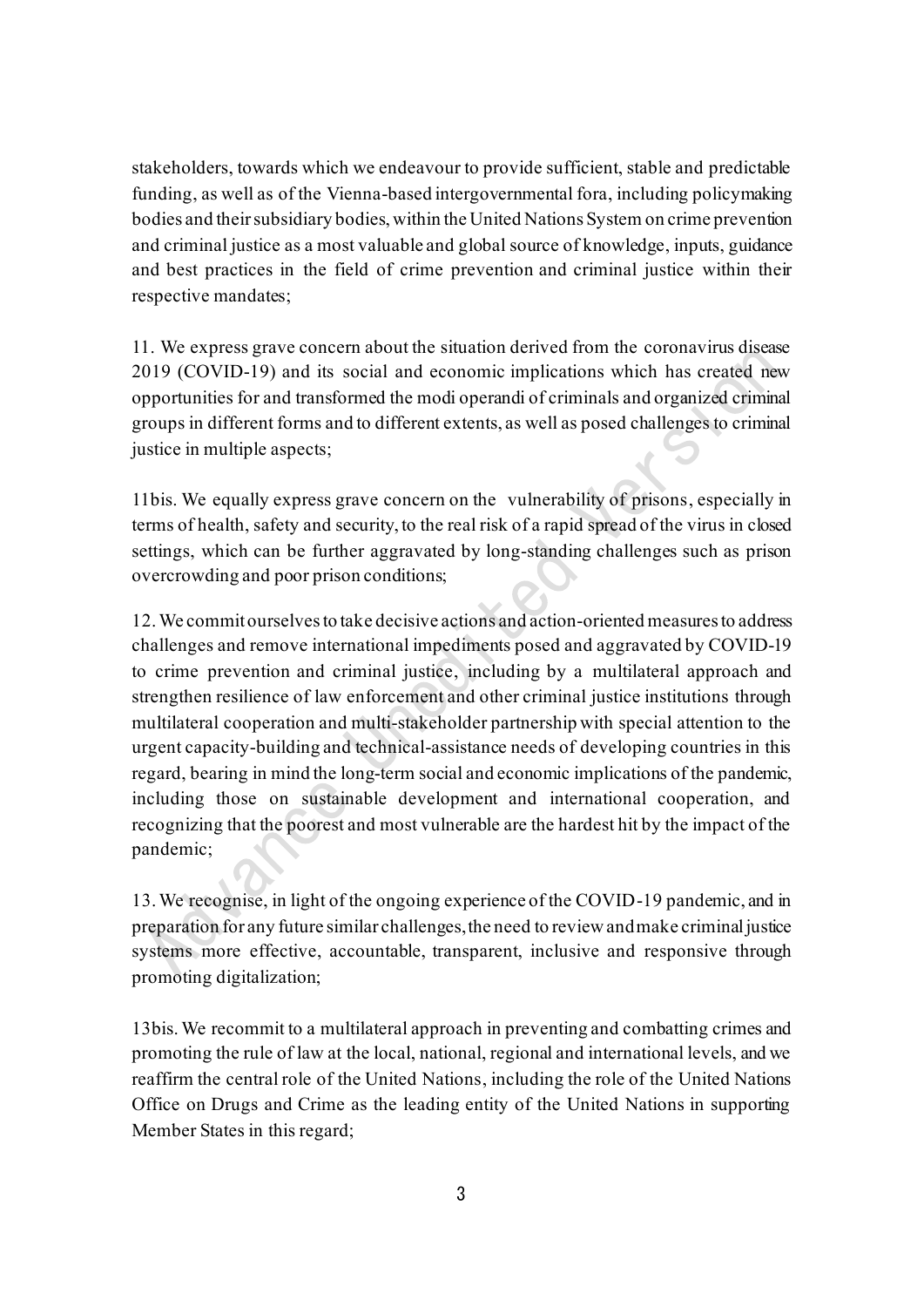14. We strongly reaffirm the responsibility of all States to fully promote and protect all human rights and fundamental freedoms, as well as uphold the principle of human dignity, in the impartial administration of justice and throughout all our efforts in preventing and combatting crime;

15. We strongly reaffirm the responsibility of all States to uphold the Charter of the United Nations in its entirety and fully respect the principles of sovereign equality and territorial integrity of States and that of non-intervention in the domestic affairs of other States throughout all our efforts in preventing and combatting crime;

15bis.We commit to make full and effective use of the United Nations Convention against Transnational Organized Crime and the Protocols thereto, the United Nations Convention against Corruption, the three international drug control conventions, relevant international conventions and protocols related to counter-terrorism, as parties to those instruments, and other relevant international obligations, including as a basis to facilitate international cooperation;

*We therefore endeavour to take the following actions.*

### *Advancing Crime Prevention*

## **Addressing the causes, including the root causes of crime**

16. Develop, implement and evaluate crime prevention strategies, including their effectiveness, that address the causes, including the root causes, and risk factors that make different segments of society more vulnerable to crime and share best practices to strengthen our capacity;

## **Evidence-based crime prevention**

17. Enhance evidence-based crime prevention strategies through collection and analysis of data using systematic and coherent criteria, bearing in mind the International Classification of Crime for Statistical Purposes (ICCS), and evaluate the effectiveness of such strategies;

18. Improve the quality and availability of data on crime trends, considering the development of statistical indicators and share such data, on a voluntary basis, to strengthen our capacity to better understand global crime trends and improve the effectiveness of strategies to prevent and combat crime;

## **Addressing the economic dimension of crime**

19. Develop and implement effective measures to address the economic dimensions of crime and deprive criminals and criminal organizations of any illicit gains through, inter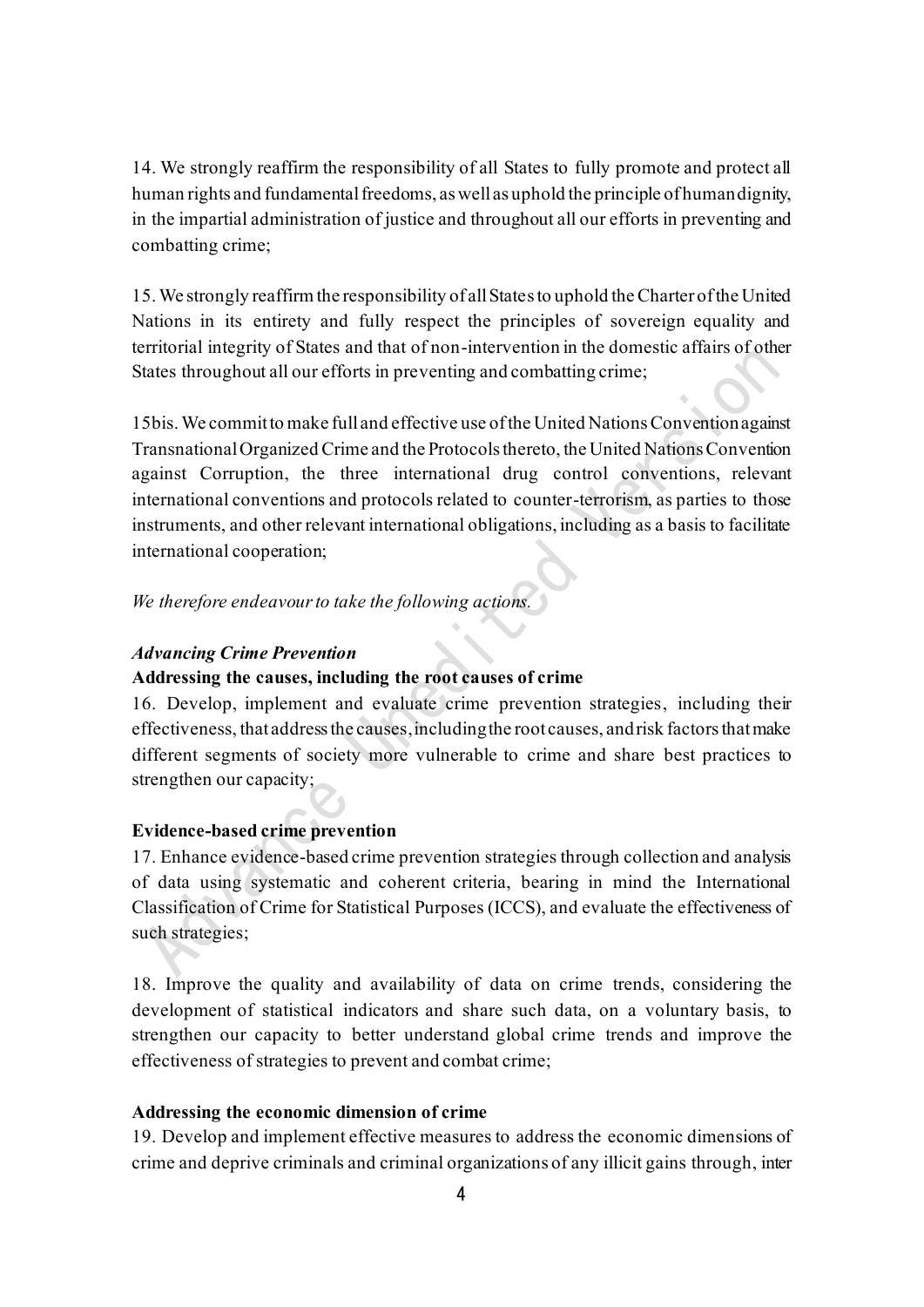alia, identifying, tracing, seizing, confiscating, recovering and returning proceeds of crime, as well as establishing robust domestic frameworks for financial investigations, and to develop strategies to prevent and combat money laundering and illicit financial flows;

19bis. Consider, review and implement efficient measures to regulate the management of seized and confiscated proceeds of crime, bearing in mind the study prepared by the UNODC on effective management and disposal of seized and confiscated assets, with a view to efficiently preserving and managing such proceeds of crime;

### **Tailor-made crime prevention strategies**

20. Promote tailor-made crime prevention strategies that take into account local contexts, including by fostering among the general public a culture of lawfulness, cognizant of cultural diversity, based on respect for the rule of law, in order, inter alia, to advance cooperation amongst stakeholders and the police, promote positive conflict resolution, as well as community-oriented policing in accordance with national legislation, and prevent gang-related and urban crime, and all forms of organized crime;

### **Mainstreaming a gender perspective into crime prevention**

21. Mainstream a gender perspective into crime prevention policies, programmes, legislation and other actions to, inter alia, prevent all forms of gender-related violence, crime and victimization, including gender-related killings by undertaking an analysis of gender-related specific needs and circumstances, as well as by soliciting contributions from impacted groups;

24bis. Prevent and counter domestic violence, and to that end, take effective measures within our domestic legislation such as ensuring appropriate handling of cases, coordinating the role of welfare and criminal justice institutions and providing a safe environment for victims;

## **Children and youth in crime prevention**

22. Address the needs and protect the rights of children and youth, with due consideration to their vulnerabilities, to ensure their protection from all forms of crime, violence, abuse and exploitation both online and offline, such as sexual abuse and exploitation of children and trafficking in persons, noting the particular vulnerabilities of children in the context of smuggling of migrants, as well as recruitment by organized criminal groups including gangs, as well as terrorist groups;

### **Youth empowerment for crime prevention**

23. Empower youth to become active agents of positive change in their communities to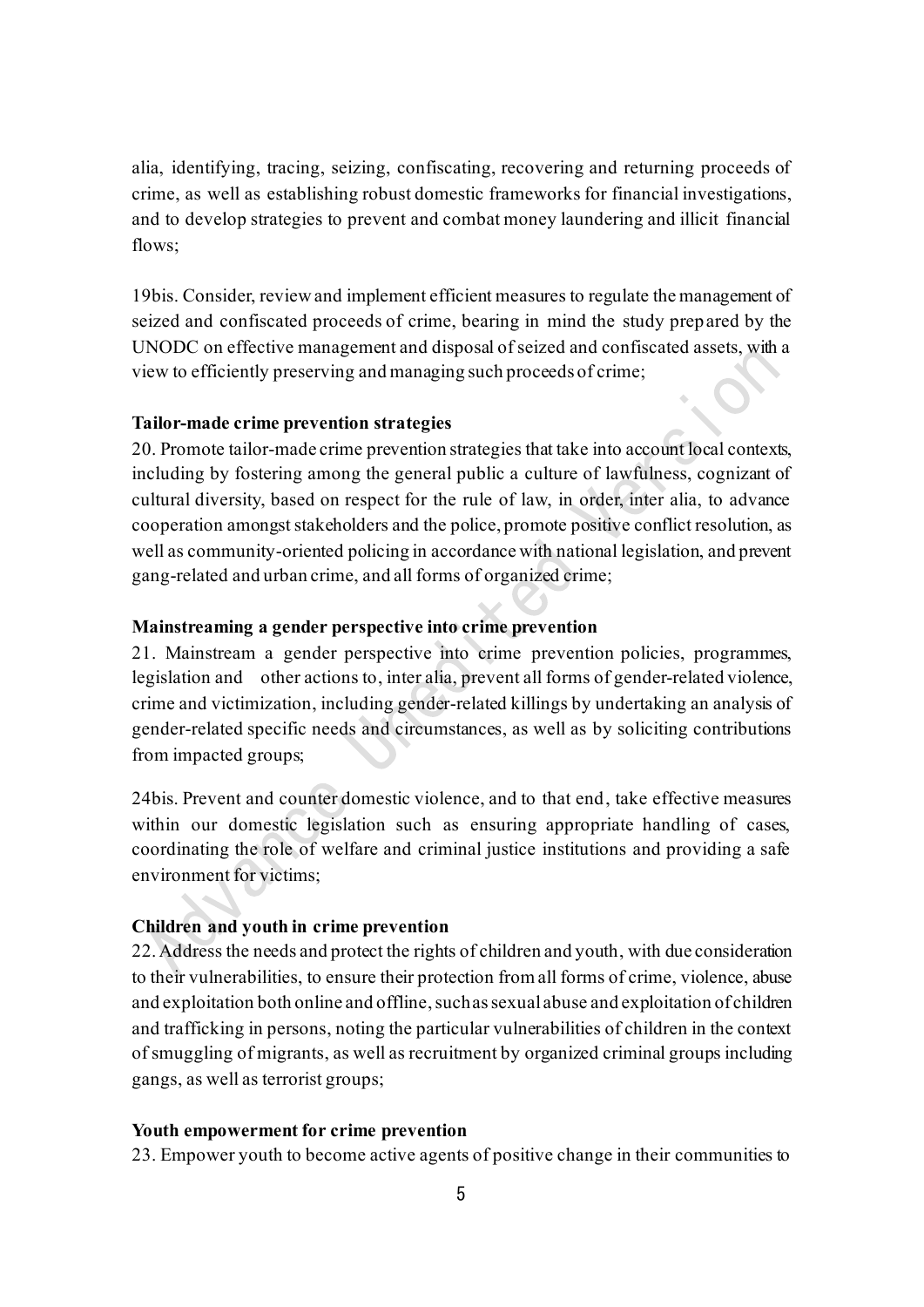support crime prevention efforts including by organizing social, educational, cultural, recreational, sports-related youth programmes and youth fora as well as using social media platforms and applications or other digital tools to amplify their voice;

### *Advancing the Criminal Justice System*

## **Safeguarding victims' rights and protection of witnesses and reporting persons**

24. Protect the rights and interests of victims of crime and make efforts to assist them at every stage of criminal justice proceedings, giving due attention to the special needs and circumstances of victims, including age, gender-specific and other needs, disabilities, as well as to the harms caused by crime including trauma, and endeavour to provide victims with the means that may assist in their recovery, including the possibility to obtain compensation and reparation;

25. Encourage victims to report crime by providing them with adequate support including in criminal proceedings, such as effective access to translation services;

26. Take appropriate measures to provide effective protection for witnesses in criminal proceedings and for reporting persons;

27. Provide adequate resources and training to practitioners to strengthen their capacity to provide victim-centred assistance and support that take into account the specific needs of victims;

### **Improving prison conditions**

28. Improve the detention conditions for both pre-trial and post-trial detainees and the capacities of prison, correction and other relevant officers in this regard including by promoting the practical applications of relevant provisions ofthe United Nations Standard Minimum Rules for the Treatment of Prisoners(Nelson Mandela Rules) as well as United Nations Rules for the Treatment of Women Prisoners and Non-Custodial measures for Women Offenders (Bangkok Rules);

29. Take measures to address overcrowding in detention facilities and to improve the overall effectiveness and capacity of the criminal justice system, including by considering the use of alternatives to pre-trial detention and custodial sentences, giving due consideration to the United Nations Rules for Non-Custodial Measures (the Tokyo Rules);

### **Reducing reoffending through rehabilitation and reintegration**

30. Promote a rehabilitative environment in correctional facilities including through designing and implementing effective treatment programmes based on an individual assessment of the needs and risks of the offenders, and provide offenders with access to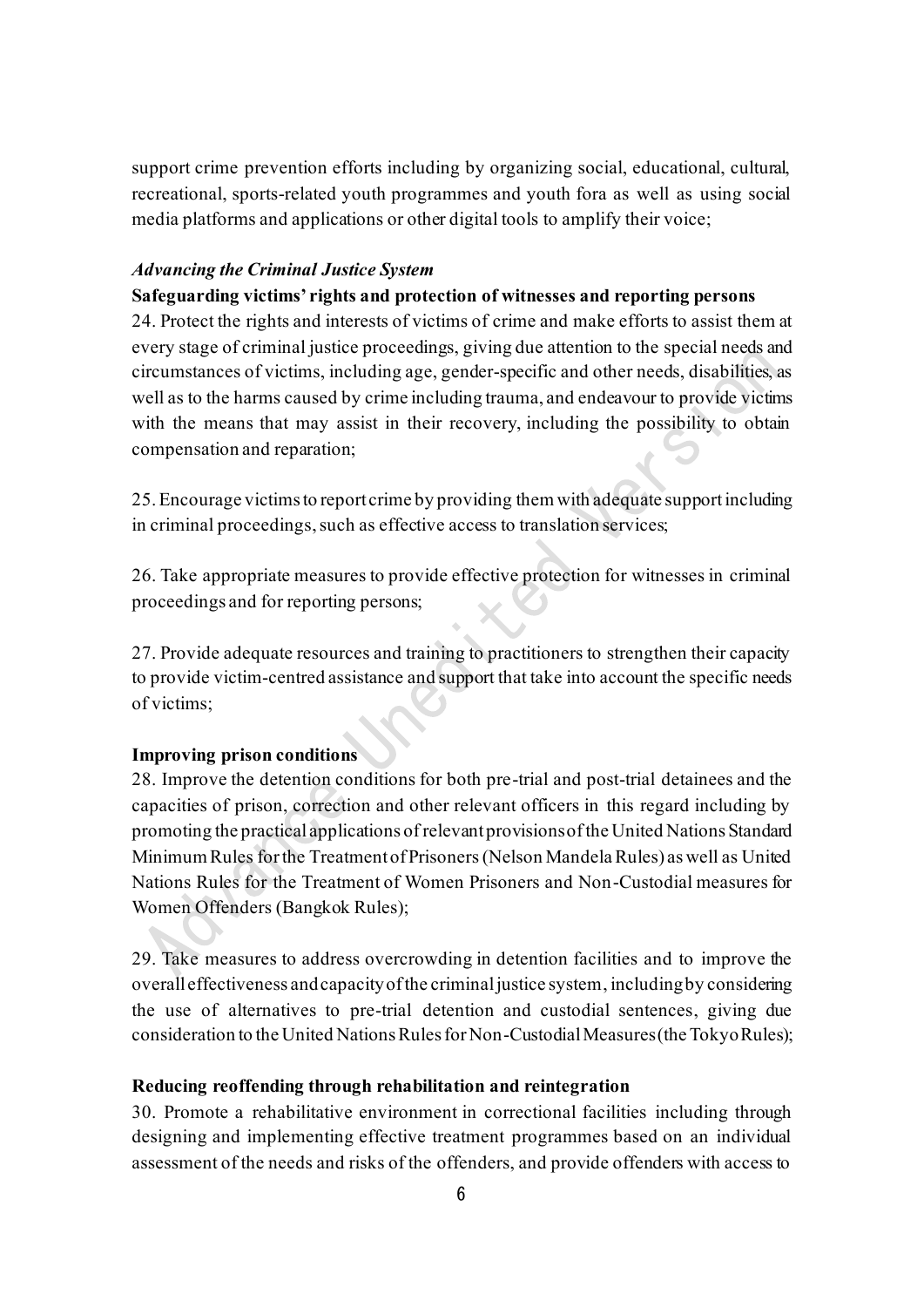vocational and technical training and educational programmes to support them to develop necessary skills for reintegration;

31. Promote a rehabilitative environment in the community to facilitate the social reintegration of offenders with the active involvement of local communities, giving due regard to the need for protection of society and individuals and the rights of victims and offenders;

32. Promote multi-stakeholder partnership to reduce reoffending by fostering interagency coordination among relevant government authorities, such as employment and social welfare agencies and local governments, as well as public-private partnerships between those authorities and the community including cooperating employers and community volunteers that support the long-term and social reintegration of offenders;

33. Raise awareness of the importance of the public acceptance of offenders as members of the community and the significance of community engagement in assisting their longterm and social reintegration;

34. Promote, where appropriate, cooperation on the transfer of sentenced persons to serve the rest of their sentences in their own countries, and conclude bilateral or multilateral agreements or arrangements in this regard as necessary, taking into consideration the rights of sentenced persons and issues relating to consent, rehabilitation and reintegration, as appropriate, and raise awareness among these prisoners about the availability of such measures;

39. Facilitate, where appropriate and in accordance with domestic legal frameworks, restorative justice processes at relevant stages in criminal proceedings in order to assist the recovery of victims and the reintegration of offenders, as well to prevent crime and recidivism, and assess their usefulness in this regard;

## **Mainstreaming a gender perspective into criminal justice systems**

35. Develop and implement appropriate and effective policies and plans to achieve gender equality and remove impediments to the advancement of women and women's empowerment in law enforcement and other criminal justice institutions at all levels, and in this regard pledge to take further concrete action to ensure the full, effective and accelerated implementation of the Beijing Declaration and Platform for Action and the Outcome Documents as adopted at the 23rd Special Session of the General Assembly;

36. Mainstream a gender perspective into the criminal justice system by promoting gender-responsive measures that address gender specific needs of both offenders and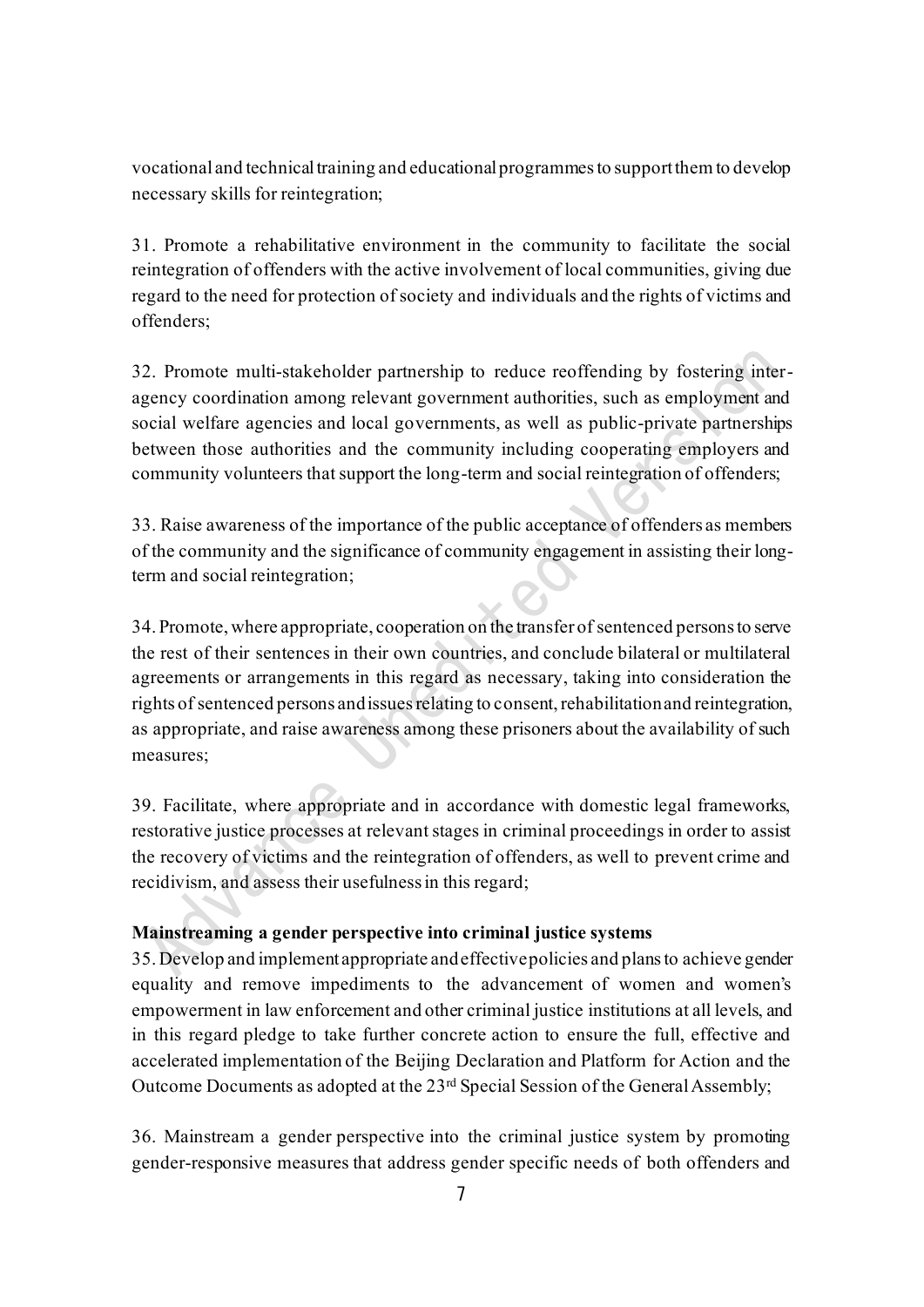victims, including the protection of women and girls from re-victimization in criminal justice proceedings;

# **Addressing the vulnerabilities of children and youth in contact with the criminal justice system**

37. Establish or strengthen juvenile justice systems or other similar proceedings that address the seriousness of the offending behaviour and degree of responsibility of juveniles, as well as their vulnerabilities and the causes, including the root causes, and risk factors of their offending behaviour, in order to facilitate their rehabilitation and reintegration, including by promoting the practical application of relevant provisions of the United Nations Standard Minimum Rules for the Administration of Juvenile Justice (Beijing Rules);

38. Implement, and strengthen as appropriate, measures to assist the rehabilitation and reintegration of children and youth who have been involved in all forms of organized criminal groups including gangs, as well as in terrorist groups, while protecting their rights and giving full recognition to the importance of delivering justice and protecting the safety of victims of these criminal groups and society throughout the implementation of such measures;

## **Improving criminal investigation processes**

40. Encourage the use and sharing of good practices on legally-grounded, evidence-based interviewing methods designed to obtain only voluntary statements, thereby reducing the risk of unlawful, abusive and coercive measures being used during criminal investigation processes and enable the obtaining of best evidence, thereby improving the legitimacy and quality of criminal investigations, prosecutions and convictions, and the efficient use of resources, as well as continue to welcome the collaboration between practitioners, experts and other relevant stakeholders on the elaboration of a set of international guidelines for non-coercive interviewing methods and procedural safeguards in this regard;

## *Promoting the Rule of Law*

### **Access to justice and equal treatment before the law**

41. Ensure equal access to justice and application of law to all, including vulnerable members of society, regardless of their status, including by taking appropriate measures to ensure treatment with respect and without discrimination or bias of any kind by criminal justice institutions;

### **Access to legal aid**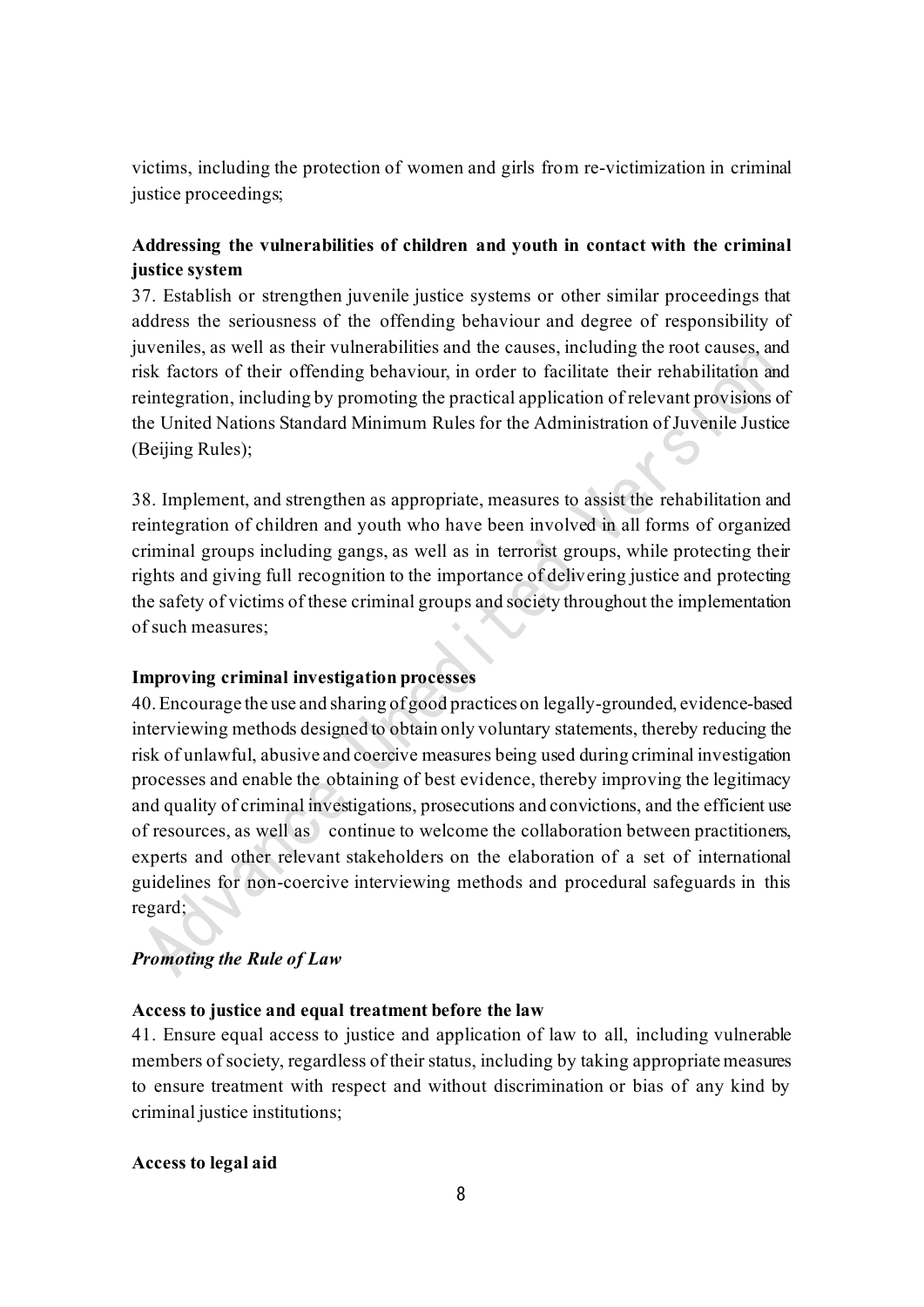42. Take measures to ensure access to timely, effective, adequately-resourced and affordable legal aid to those without sufficient means or when the interests of justice so require and raise awareness on the availability of such aid, including by promoting the practical application of relevant provisions of the United Nations Principles and Guidelines on Access to Legal Aid in Criminal Justice Systems, UNODC tools on ensuring the quality of legal aid services in criminal justice processes and other related tools, by encouraging the development of guidance tools, as well as the collection and sharing of data on legal aid access and by developing a specialized network of legal aid providers to exchange information and best practices and to assist each other in carrying out their work; 18

### **National sentencing policies**

42bis. Promote national sentencing policies, practices or guidelines for the treatment of offenders in which the severity of penalties for offenders is proportionate to the gravity of offenses in accordance with national legislation;

## **Effective, accountable, impartial and inclusive institutions**

43. Ensure the integrity and impartiality of law enforcement and other institutions comprising the criminal justice system as well as the independence of the judiciary and ensure the fair, effective, accountable, transparent and appropriate administration and delivery of justice, while taking into consideration the documents <sup>1</sup> noted by relevant General Assembly and ECOSOC resolutions;

43bis. Take effective legislative, administrative, judicial or other relevant measures to prevent, investigate, prosecute and punish all forms of torture and end impunity in this regard, and to prevent other cruel, inhuman or degrading treatment or punishment;

### **Effective anti-corruption efforts**

44bis. Effectively avail ourselves of the existing tools of the international anti-corruption architecture, particularly by implementing the United Nations Convention against Corruption (UNCAC), the United Nations Convention against Transnational Organized Crime (UNTOC), and other relevant tools where applicable;

<sup>&</sup>lt;sup>1</sup> These documents include the Basic Principles on the Independence of the Judiciary and its complementary document, the Bangalore Principles of Judicial Conduct, the Basic Principles on the Role of Lawyers and the United Nations Guidelines on the Role of Prosecutors, and the Istanbul Declaration on Transparency in the Judicial Process and Measures for the Effective Implementation of the Istanbul Declaration.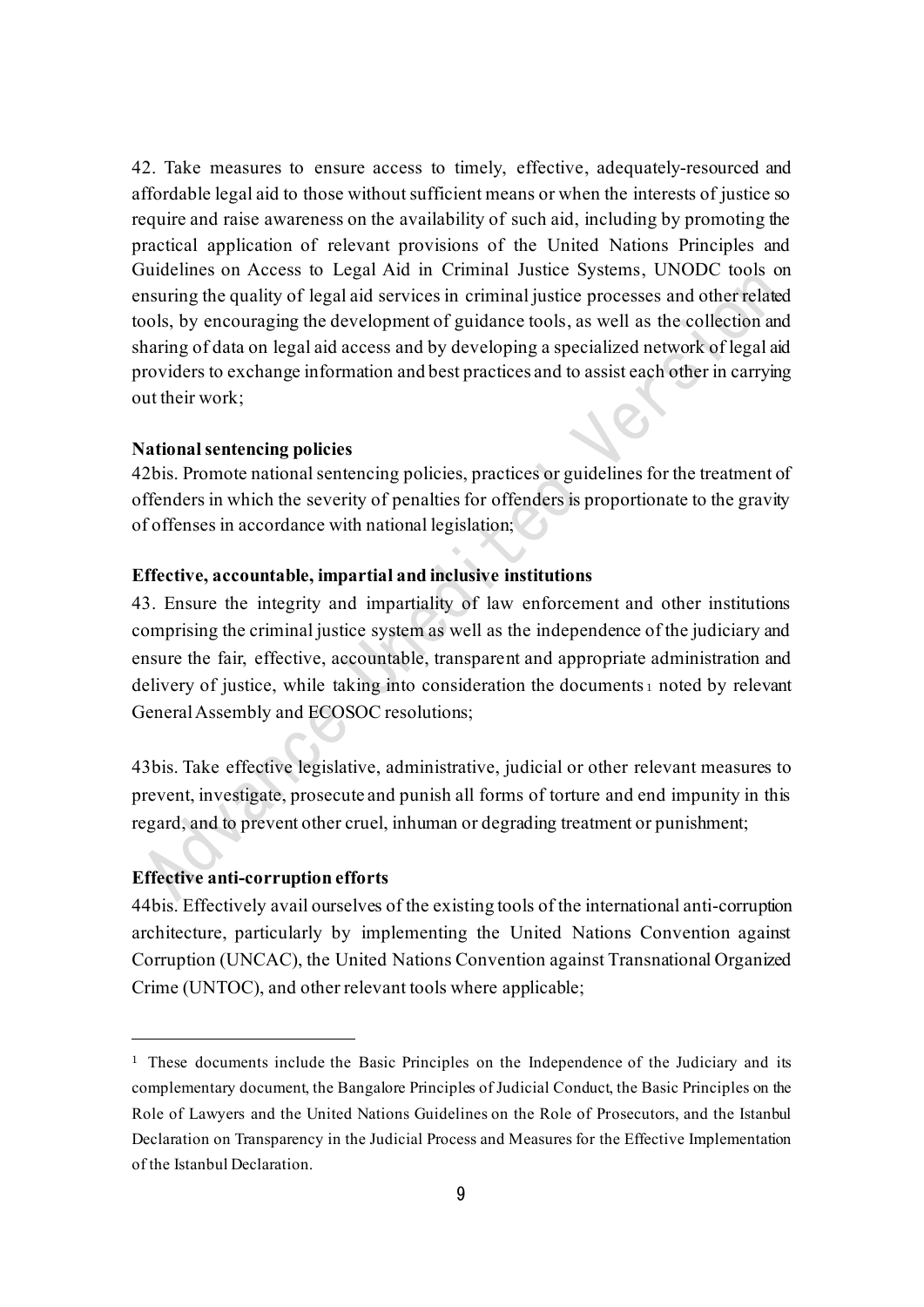44. Develop, adequately resource, and implement effective policies and measures, including by, inter alia, enhancing the collection and assessment of data to analyse corruption, strengthening the integrity, transparency and accountability of public institutions in order to prevent, detect, investigate, prosecute and adjudicate corruption in a holistic manner for ending impunity;

45. Ensure the use of appropriate measures to effectively disrupt the existing links between organized criminal groups and corruption, including by preventing and combatting bribery and laundering of proceeds of crime into the legitimate economy, and thus develop strategies to prevent and combat illicit financial flows;

46. Provide protection against any unjustified treatment for any persons who report acts of corruption in good faith and on reasonable grounds to the competent authorities, and thereby promote the reporting of corruption;

46bis. Investigate, prosecute and punish threats and acts of violence, falling within their jurisdiction, committed against journalists and media workers, whose professional duties put them at specific risk of intimidation, harassment and violence through the conduct of impartial, efficient and effective investigations, in particular in the context of fighting corruption and organized crime activities, including in conflict and post-conflict situations, with a view to ending impunity for crimes committed against them, in accordance with national legislation and applicable international law;

47. Increase public awareness of means for reporting instances of corruption, including by disseminating information regarding the responsibilities and rights of reporting persons including available measures for their protection;

## **Social, educational and other measures**

48. Provide access to quality education and promote awareness-raising activities regarding law and policies, including public law-related education for all, to equip the public with the necessary values, skills and knowledge to foster among the general public a culture of lawfulness, cognizant of cultural diversity, based on respect for the rule of law;

# *Promoting international cooperation and technical assistance to prevent and address all forms of crime*

**International cooperation including through capacity building and technical assistance**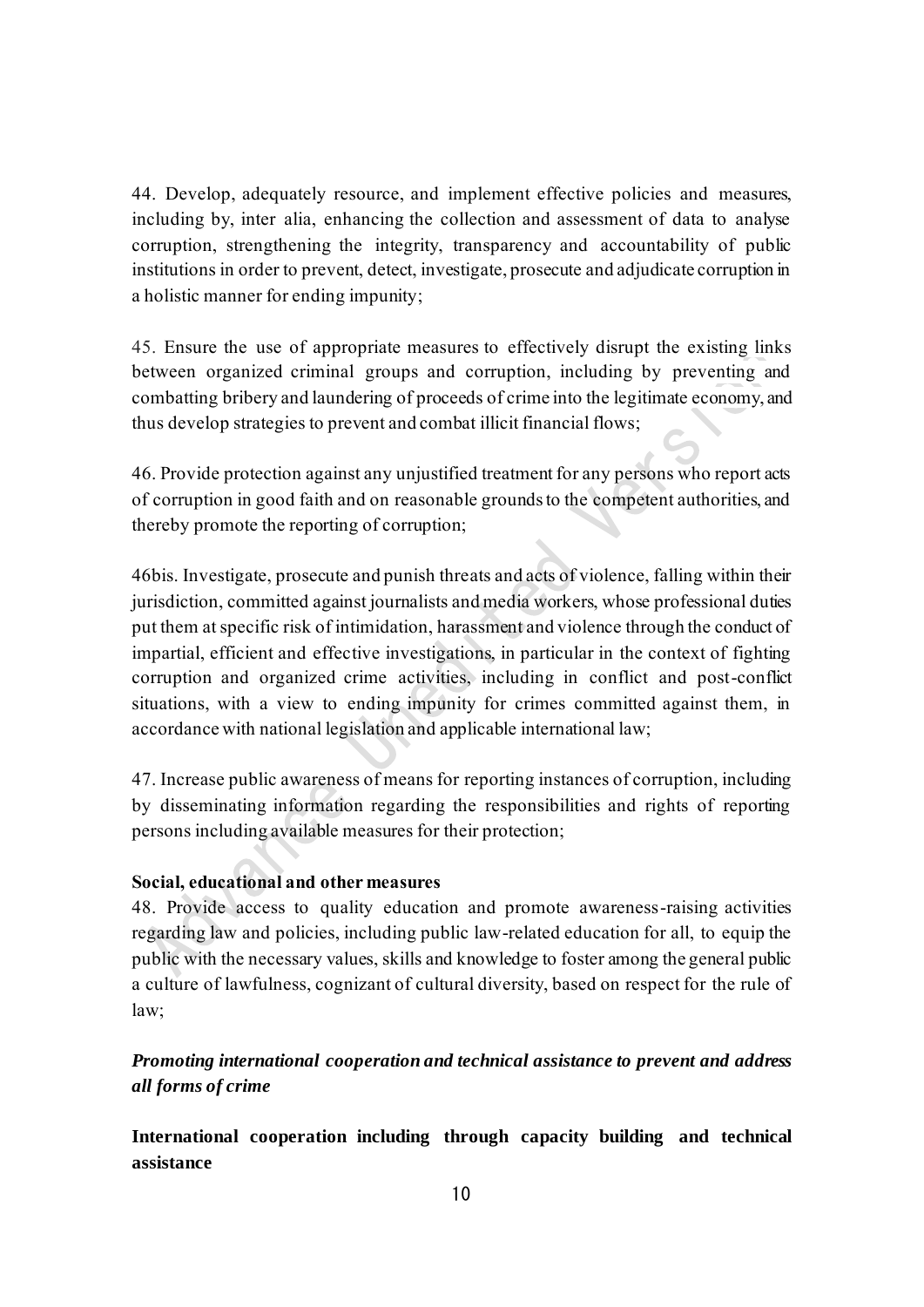50. Actively participate in and contribute to the recently-launched mechanism for the review of the implementation of the United Nations Convention against Transnational Organized Crime and its Protocols as well as the mechanism for the review of the implementation of the United Nations Convention against Corruption, in order to assist State Parties in the implementation of the instruments, identify and substantiate specific needs for technical assistance, and share best practices and promote effective international cooperation;

51. Increase the efficiency and effectiveness of central authorities and other competent authorities responsible for facilitating international cooperation such as mutual legal assistance and extradition, including by providing adequate human and material resources, expertise and tools such as modern communication and case management tools, enhancing capacity-building programmes and technical-assistance programmes, and updating and disseminating tools such as the SHERLOC knowledge management portal, the UNODC MLA Request Writer Tool, and the Online Directory of Competent National Authorities with the cooperation and coordination of the UNODC;

52. Strengthen effective international cooperation in criminal matters, including in the areas of extradition and mutual legal assistance, while effectively addressing existing challenges and difficulties, especially in regard to requests, and promoting good practices, and facilitate using existing regional and international instruments, including UNCAC and UNTOC, as a legal basis for extradition and mutual legal assistance cooperation, and implement and conclude, as necessary, agreements or arrangements to enhance international cooperation in this regard;

53. Establish or strengthen regional and cross-regional cooperation networks of law enforcement and other criminal justice practitioners to exchange information and best practices with a view to, inter alia, building trust among them and further facilitating international cooperation;

54. Facilitate the formal and, to the extent permitted under domestic law, non-formal exchange of information and communication necessary to prevent and combat crime including through the support of intergovernmental organizations such as INTERPOL;

55. Continue to enhance international cooperation through technical assistance and capacity building including with the support of the United Nations Office on Drugs and Crime, and build upon ongoing initiatives and good practices such as the Global Programme for the Implementation of the Doha Declaration;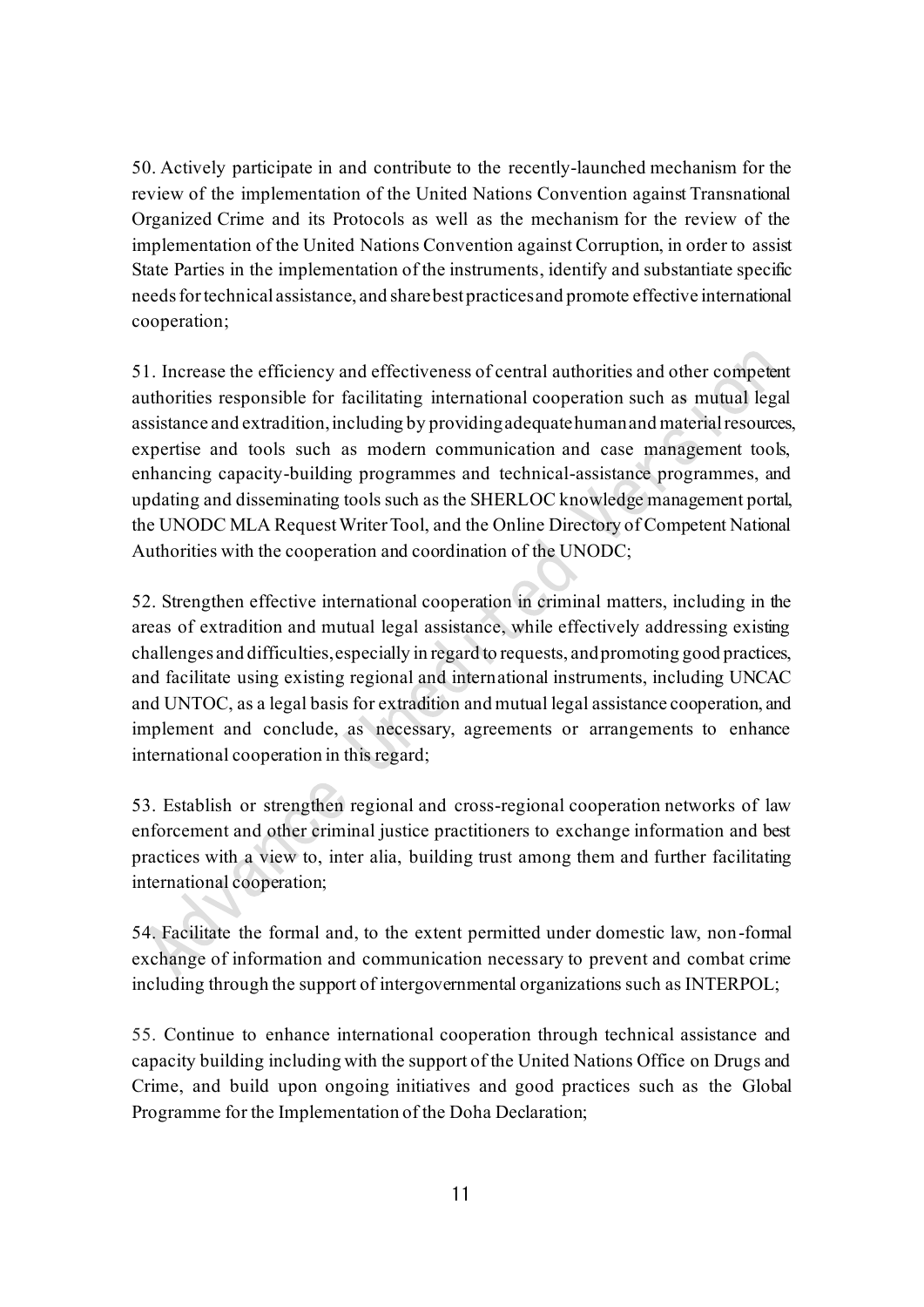55quat. Promote, facilitate and support the widest measures of technical assistance, including material support and training with a view to enabling law enforcement authorities and criminal justice institutions to effectively prevent and combat crimes taking into account the specific challenges faced by and the particular needs of developing countries;

58ter.Recognize the fundamental role of effective international cooperation in preventing and combating crime and to this end, underline the importance of addressing, tackling and effectively responding to international challenges and barriers, in particular measures, that hinder such cooperation, and which are not consistent with the Charter of the United Nations and obligations under international law, and in this regard urge States, consistent with their international obligations, to refrain from applying such measures;

## **International cooperation to deprive criminals of their proceeds of crime**

56. Strengthen international cooperation and assistance regarding the identification, tracing, freezing, seizing and confiscation of proceeds or other property and instrumentalities of crime and their disposal including by return, including in accordance with all the relevant provision and principles of the UNTOC and UNCAC, and where appropriate, give special consideration to concluding agreements or mutually acceptable arrangements in this regard on a case-by-case basis for the return and final disposal of confiscated property pursuant to article 57, paragraph 5 of UNCAC, as well as due consideration to agreeing to measures to enhance transparency and accountability, recognizing that consistent with article 4 of UNCAC, States cannot unilaterally impose terms in this regard;

58bis. When resolving corruption-related cases that make use of alternative legal mechanisms and non-trial resolution including settlements, that have proceeds of crime for confiscation and return, make use of assistance from affected states, where appropriate and consistent with domestic law, in order to enhance international cooperation, information and evidence sharing, and the recovery of proceeds of crime in accordance with the United Nations Convention against Corruption and domestic law;

56bis.Recognize asset recovery as an important element of crime prevention and criminal justice, particularly in cases involving corruption, and in that regard strengthen political will whilst safeguarding due process;

56ter. Encourage States to remove barriers and overcome obstacles to applying measures for the recovery of assets, in particular by simplifying their legal procedures, where appropriate and in accordance with domestic law, taking into consideration the 2030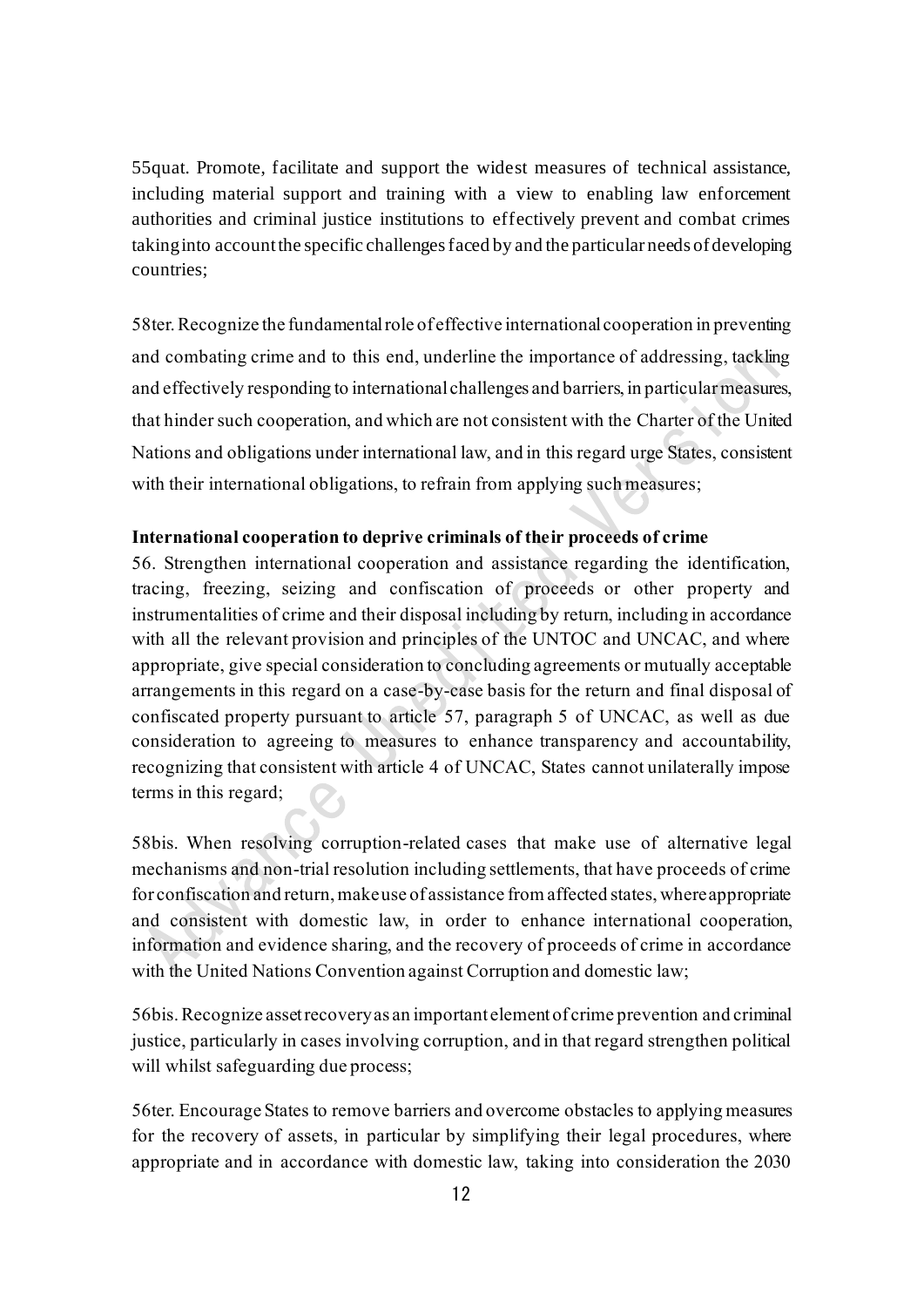Agenda for Sustainable Development in the use of returned assets in accordance with domestic laws and in line with domestic priorities, and bearing in mind that strengthening the recovery of stolen assets and their return will support the implementation of the 2030 Agenda;

58. Implement the necessary measures to obtain and share reliable information on beneficial ownership of companies, legal structures or other complex legal mechanisms, thus facilitating the investigation process and execution of mutual legal assistance requests;

### **Terrorism in all its forms and manifestations**

59. Strengthen cooperation at the international, regional and sub-regional levels to prevent and combat all acts, methods and practices of terrorism in all its forms and manifestations, including by strengthening the rule of law at all levels and by ensuring the implementation by parties of the relevant international conventions and protocols related to counter-terrorism, formulating strategies aimed at effectively addressing the conditions conducive to the spread of terrorism including violent extremism as and when conducive to terrorism, while recognizing that nothing can justify acts of terrorism, and implement the United Nations Counter-Terrorism Strategy in all its aspects at the international, sub-regional and national levels without delay, including by mobilizing resources and expertise;

60. Ensure more effective actions against terrorism in all its forms and manifestations wherever and by whomsoever committed, in particular investigations and prosecutions supported by credible and verifiable information and evidence, and to this end improve the collection, handling and preservation of relevant information and evidence, and consider participating in information and evidence sharing networks as appropriate;

61. Identify, analyse and counter any existing, growing or potential links, in some cases, between the financing of terrorism and transnational organized crime, illicit drug-related activities, money-laundering, kidnapping and hostage-taking with the aim of raising funds including by demands for ransom, and extortion, to prevent and tackle financial and logistical support to terrorism in all its forms and manifestations and prevent terrorists from acquiring weapons, in compliance with obligations under applicable international law;

62. Address the growing threat posed by foreign terrorist fighters including through the implementation of applicable international obligations, and underline the importance of United Nations capacity-building and facilitation of capacity-building in accordance with existing mandates to assist States, including those in the most affected regions, upon their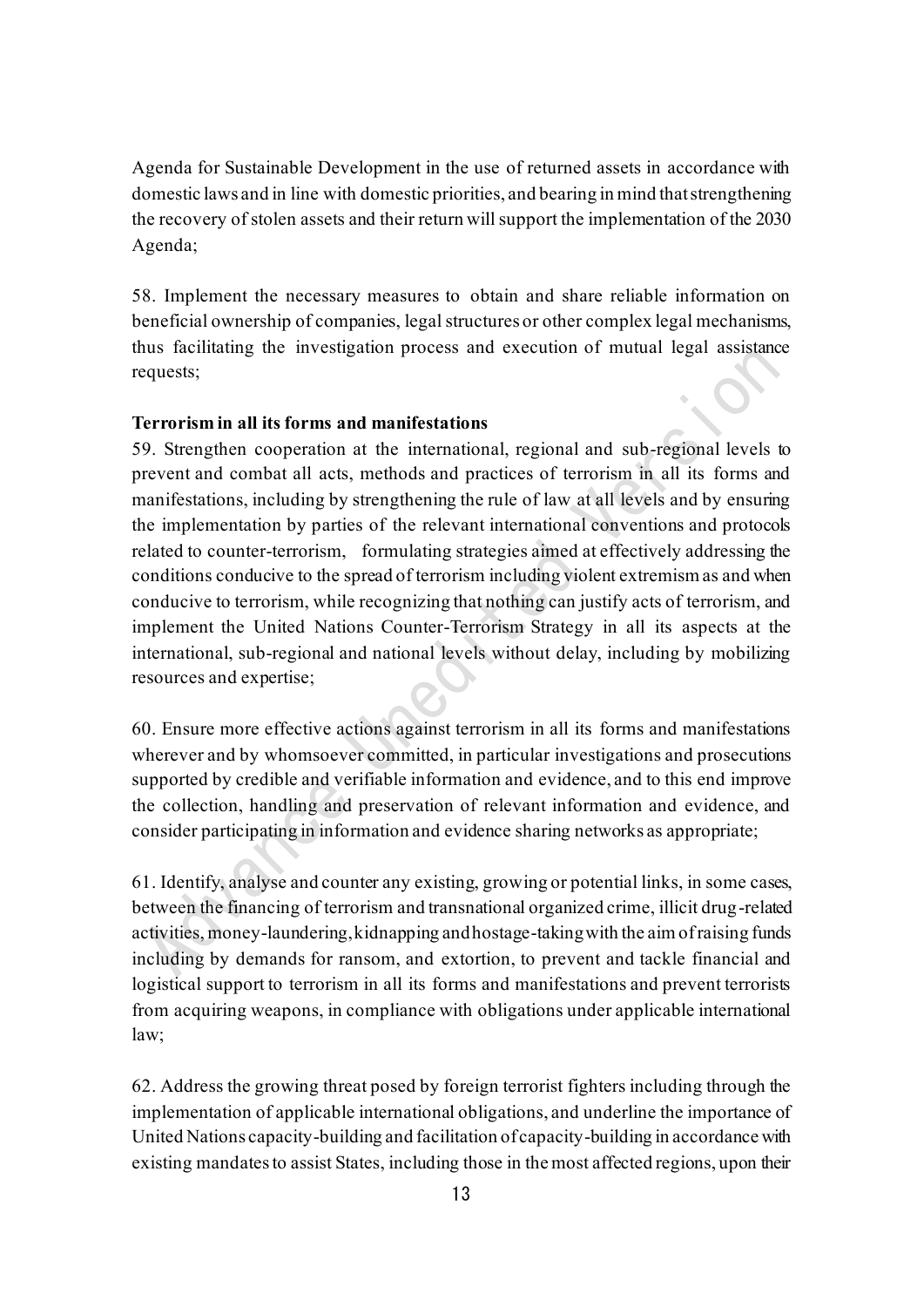#### request;

63. Improve the security and resilience of critical infrastructure and the protection of particularly vulnerable "soft-targets" including through increased information sharing among law enforcement, the private sector and the public;

64. Take appropriate measures to prevent and combat incitement to commit a terrorist attack and the spread of such terrorist propaganda and expressing alarm at the glorification of terrorism in all its forms and manifestations;

### **New, emerging and evolving forms of crime**

65. Strengthen measures to address new, emerging and evolving forms of crime, including by making maximum use of the relevant and applicable conventions such as the United Nations Convention against Transnational Organized Crime and its Protocols through the measures contained therein, to prevent and combat crimes, facilitate international cooperation, confiscate and return the proceeds of crime;

66. Examine trends and evolution of methods employed in the conduct of crime to develop effective ways of international cooperation and technical assistance including through enhanced information sharing and an exchange of views, experiences and best practices within the framework of the Commission on Crime Prevention and Criminal Justice and other relevant global and regional fora;

64ter. Strengthen efforts to prevent, counter and combat trafficking in persons, including by supporting data collection and sharing as appropriate, through relevant technical assistance by the UNODC, addressing factors that make people vulnerable to trafficking, detecting and dismantling trafficking networks, including in supply chains, discouraging demand that fosters exploitation leading to trafficking, ending impunity of trafficking networks, conducting financial investigations and using special investigative techniques under the conditions prescribed by domestic law, and protecting victims of trafficking in persons;

64quat. Adopt and implement effective measures to prevent and combat the smuggling of migrants and protect the lives and the human rights of migrants, consistent with respective obligations of parties under the UNTOC and its Protocol against the Smuggling of Migrants and all other relevant international obligations, especially on human rights, and strengthen bilateral, regional and international cooperation in this regard, in particular to tackle, including through the concurrent undertaking of financial investigations and special investigative techniques, the increasing role of transnational and national organized criminal groups profiting from such crime and other crimes against migrants,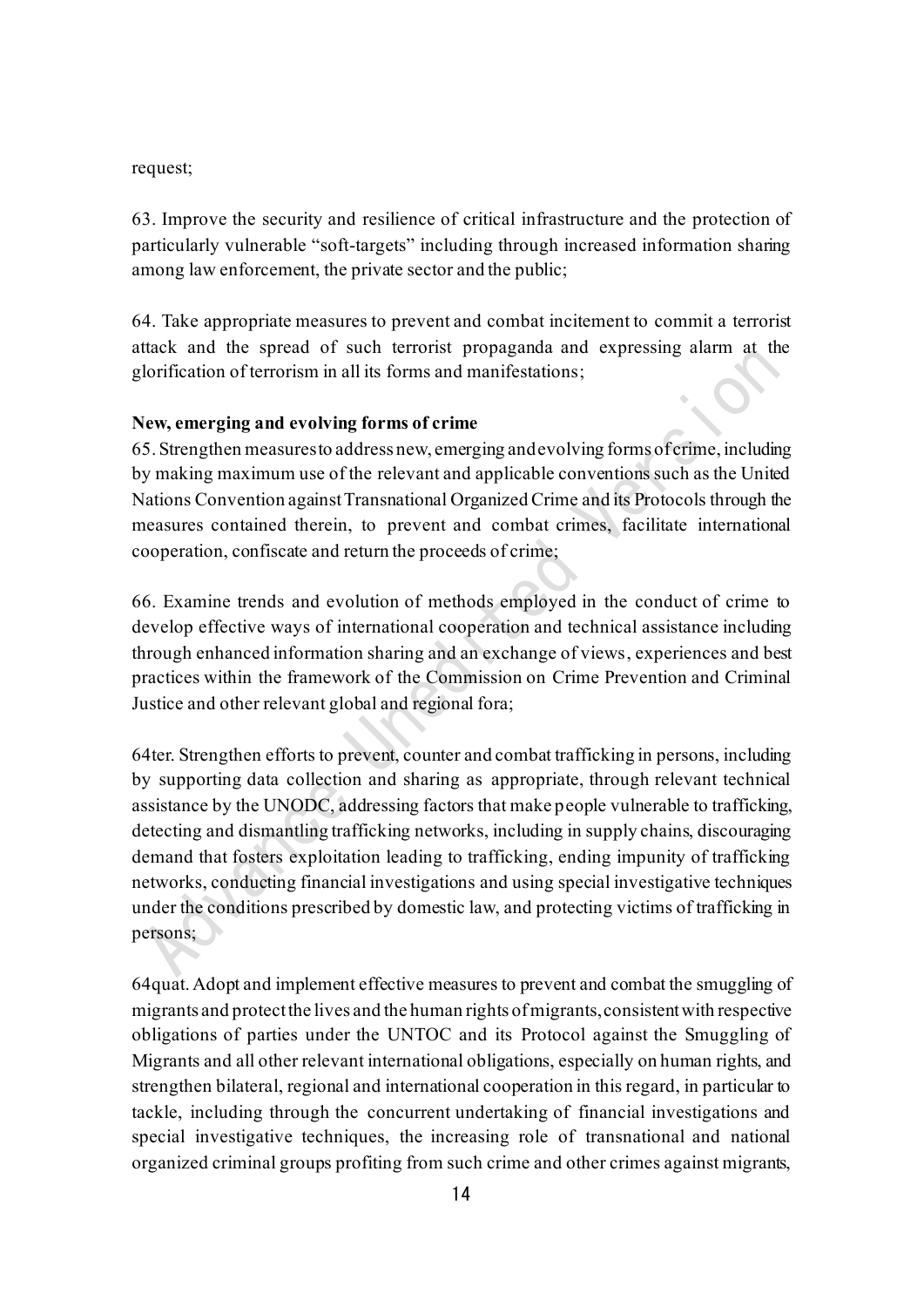and underscore to make every possible effort to prevent further casualties and loss of lives;

55bis. Foster global, regional and bilateral cooperation to prevent criminals and criminal organizations from accessing firearms, and strengthen mechanisms and strategies for border control for preventing and combating the illicit trafficking in and the diversion of firearms, their parts and components and ammunition, including online trade, and the illicit reactivation of deactivated firearms;

55ter. Enhance cooperation to address and counter threats related to technological developments and changing modi operandi with regard to the illicit manufacturing of and trafficking in firearms, their parts and components and ammunition and investigate and prosecute these crimes, including by ensuring the law enforcement cooperation, as well as the systematic tracing of seized arms;

64bis. Effectively address and counter the world drug problem, which requires concerted and sustained action at the national, regional and international levels, including accelerating the implementation of existing drug policy commitments, through a comprehensive and balanced approach and based on the principle of common and shared responsibility;

22ter. Take more effective measures to prevent and end abuse, exploitation, trafficking and all forms of violence against and torture of children, including child sexual exploitation and sexual abuse online and offline, by criminalizing such acts, supporting victims and fostering international cooperation to combat these crimes;

67bis. Adopt effective measures to prevent and combat crimes that affect the environment, such as illicit trafficking in wildlife, including, inter alia, flora and fauna as protected by the Convention on International Trade in endangered species of wild fauna and flora; in timber and timber products; in hazardous wastes and other wastes; and in precious metals, stones and other minerals; as well as, inter alia, poaching, by making the best possible use of relevant international instruments and by strengthening legislation, international cooperation, capacity-building, criminal justice responses and law enforcement efforts aimed at, inter alia, dealing with transnational organized crime, corruption and moneylaundering linked to such crimes, and illicit financial flows derived from such crimes, while acknowledging the need to deprive criminals from proceeds of crime;

67ter. Encourage data collection and research on the manufacturing of and trafficking in falsified medical products, while recognizing, within its scope of application, the definition of falsified medical products endorsed by the World Health Assembly in 2017,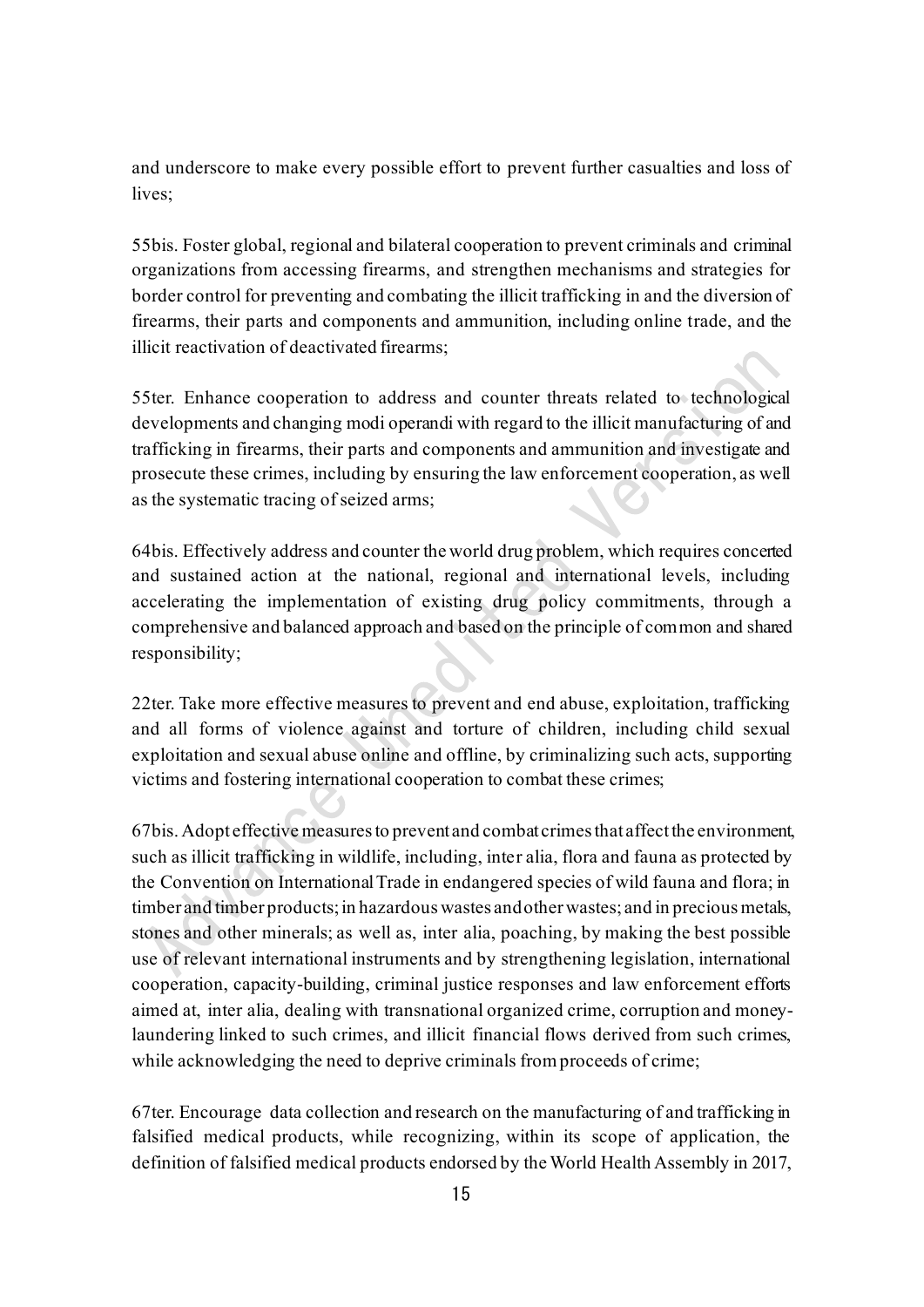and taking this into account, strengthen, as appropriate, measures to respond to the manufacturing of and trafficking in falsified medical products;

67quat. Strengthen national and international responses to trafficking in cultural property and other crimes targeting cultural property, and any links to the financing of organized crime and terrorism, and enhance international cooperation in this regard, including through appropriate channels, the return or restitution of such illicitly trafficked cultural properties to countries of origin, taking into consideration existing instruments such as the UNTOC, the UNESCO 1970 Convention on the Means of Prohibiting and Preventing the Illicit Import, Export and Transfer of Ownership of Cultural Property, the International Guidelines for Crime Prevention and Criminal Justice Responses with Respect to Trafficking in Cultural Property and Other Related Offences, and other relevant instruments, and with a view to considering all possible options to make effective use of the applicable international legal framework to combat crimes against cultural property , and considering any proposals to supplement the existing framework for international cooperation, as necessary;

67bis. Undertake efforts to better understand the smuggling of commercial goods with a view to strengthen our responses, in accordance with national law, to this type of crime and its possible linkages with corruption and other crimes;

64sext. Develop effective strategies, including by enhancing the capacity of criminal justice professionals, to prevent, investigate and prosecute hate crimes, as well as engage effectively with victims and victim communities to build public trust when engaging with law enforcement to report such crimes;

67. Strengthen measures to address the threat of other new, emerging and evolving forms of crime, as well as their possible links with organized criminal groups as a source of lucrative profits for their illicit activities;

68. Enhance coordination and international cooperation to effectively prevent and combat the growing threat of cybercrime;

70. Promote the appropriate utilization of technology by law enforcement and other criminal justice institutions through providing technical assistance upon request, capacity building and necessary training, as well as improving legislation, regulations and policies so that they are adaptable to continuous technological developments;

71. Promote at the national, regional and international levels, with due respect for domestic legal frameworks and the principles of international law, public-private